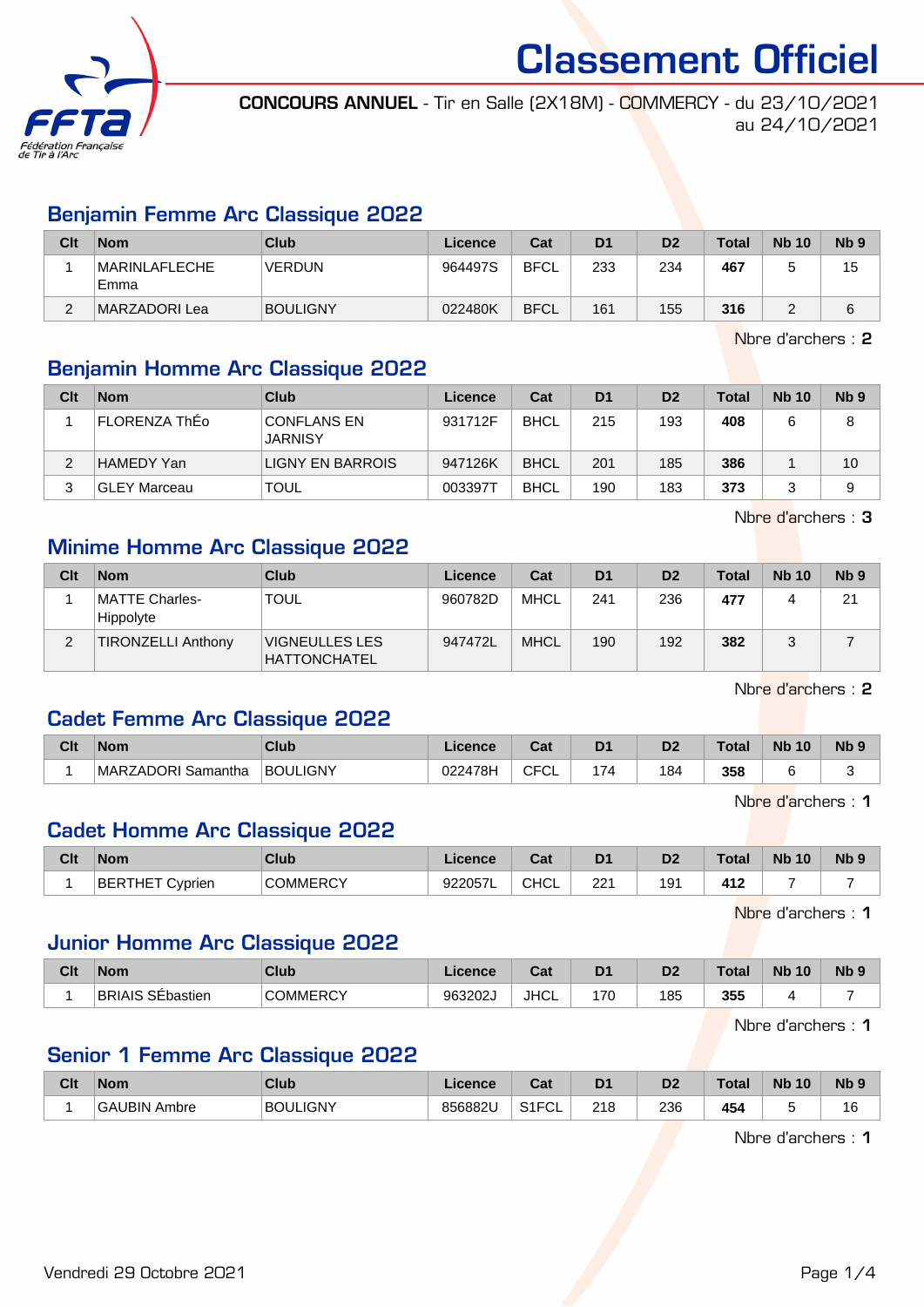

CONCOURS ANNUEL - Tir en Salle (2X18M) - COMMERCY - du 23/10/2021 au 24/10/2021

## Senior 1 Homme Arc Classique 2022

| Clt            | <b>Nom</b>               | Club                  | Licence | Cat                | D <sub>1</sub> | D <sub>2</sub> | <b>Total</b> | <b>Nb 10</b>   | N <sub>b</sub> <sub>9</sub> |
|----------------|--------------------------|-----------------------|---------|--------------------|----------------|----------------|--------------|----------------|-----------------------------|
|                | <b>BEILE Nicolas</b>     | <b>BOULIGNY</b>       | 405376B | S <sub>1</sub> HCL | 260            | 263            | 523          | 13             | 27                          |
| $\mathcal{P}$  | <b>COLLIN David</b>      | <b>NEUFCHATEAU</b>    | 919709J | S <sub>1</sub> HCL | 252            | 244            | 496          | 10             | 18                          |
| 3              | <b>DEFOY Emilien</b>     | <b>CHAMPIGNEULLES</b> | 734063V | S <sub>1</sub> HCL | 217            | 231            | 448          | 5              | 12                          |
| $\overline{4}$ | <b>POIROT Franck</b>     | <b>TOUL</b>           | 978625Y | S <sub>1</sub> HCL | 221            | 224            | 445          | $\overline{7}$ | 14                          |
| 5              | <b>SCHEUER Lucien</b>    | <b>COMMERCY</b>       | 835959B | S <sub>1</sub> HCL | 228            | 212            | 440          | 7              | 13                          |
| 6              | <b>SELZER Christophe</b> | <b>BOULIGNY</b>       | 970914S | S <sub>1</sub> HCL | 180            | 192            | 372          | 6              | $\overline{4}$              |
| 7              | <b>LEGROS Anthony</b>    | <b>CHAMPIGNEULLES</b> | 834562H | S <sub>1</sub> HCL | 197            | 161            | 358          | 4              | 5                           |
| 8              | <b>COSTA Alexis</b>      | <b>TOUL</b>           | 006597W | S <sub>1</sub> HCL | 159            | 168            | 327          |                | 5                           |

Nbre d'archers : 8

# Senior 2 Femme Arc Classique 2022

| Clt | <b>Nom</b>                  | Club                    | Licence | Cat                | D <sub>1</sub> | D <sub>2</sub> | <b>Total</b> | <b>Nb 10</b> | N <sub>b</sub> 9 |
|-----|-----------------------------|-------------------------|---------|--------------------|----------------|----------------|--------------|--------------|------------------|
|     | NEUMANN Marie-<br>Adeline   | <b>COMMERCY</b>         | 961026U | S2FCL              | 202            | 225            | 427          |              | 10               |
| ◠   | <b>PERREAU Marie - Anne</b> | <b>LIGNY EN BARROIS</b> | 680531H | S <sub>2</sub> FCL | 180            | 184            | 364          |              |                  |

Nbre d'archers : 2

# Senior 2 Homme Arc Classique 2022

| Clt | <b>Nom</b>              | Club                                         | Licence | Cat                | D <sub>1</sub> | D <sub>2</sub> | <b>Total</b> | <b>Nb 10</b> | N <sub>b</sub> <sub>9</sub> |
|-----|-------------------------|----------------------------------------------|---------|--------------------|----------------|----------------|--------------|--------------|-----------------------------|
|     | SIMONETTI Franck        | <b>TOUL</b>                                  | 228413A | S <sub>2</sub> HCL | 262            | 268            | 530          | 21           | 22                          |
| 2   | <b>BRYLA Christian</b>  | <b>BOULIGNY</b>                              | 660447C | S <sub>2</sub> HCL | 260            | 242            | 502          | 12           | 18                          |
| 3   | <b>GIRO</b> Michael     | <b>BOULIGNY</b>                              | 950718P | S <sub>2</sub> HCL | 250            | 228            | 478          | 13           | 14                          |
| 4   | <b>FLORENZA Anthony</b> | <b>CONFLANS EN</b><br><b>JARNISY</b>         | 909822M | S <sub>2</sub> HCL | 231            | 243            | 474          | 4            | 17                          |
| 5   | <b>GAUBIN Emmanuel</b>  | <b>BOULIGNY</b>                              | 719174L | S <sub>2</sub> HCL | 242            | 224            | 466          | 6            | 13                          |
| 6   | RIVEMALE Sebastien      | <b>VIGNEULLES LES</b><br><b>HATTONCHATEL</b> | 944809S | S <sub>2</sub> HCL | 213            | 228            | 441          | 8            | 13                          |
| 7   | <b>FAILLY Ludovic</b>   | <b>TOUL</b>                                  | 929652S | S <sub>2</sub> HCL | 208            | 232            | 440          | 5            | 15                          |
| 8   | <b>BERTHET Eric</b>     | <b>COMMERCY</b>                              | 953440Y | S <sub>2</sub> HCL | 201            | 227            | 428          | 7            | 12                          |

Nbre d'archers : 8

# Senior 3 Homme Arc Classique 2022

| Clt | <b>Nom</b>                | Club            | Licence | Cat   | D <sub>1</sub> | D <sub>2</sub> | Total | <b>Nb 10</b> | N <sub>b</sub> <sub>9</sub> |
|-----|---------------------------|-----------------|---------|-------|----------------|----------------|-------|--------------|-----------------------------|
|     | <b>BONTEMPS Christian</b> | <b>COMMERCY</b> | 449000U | S3HCL | 237            | 246            | 483   |              | 15                          |
|     | ALFONSI Lucien-Sandro     | <b>BOULIGNY</b> | 954220W | S3HCL | 227            | 246            | 473   |              | 17                          |
|     | PICARD Pascal             | <b>COMMERCY</b> | 632125T | S3HCL | 212            | 204            | 416   |              |                             |

Nbre d'archers : 3

# Senior 1 Femme Arc à Poulies 2022

| <b>Clt</b> | <b>Nom</b> | 'Ink<br>-11 U.S. | icence | י הי<br>ual | D <sub>1</sub><br>__ | D <sub>2</sub> | Г∩tal | 10<br><b>Nb</b> | <b>Nb</b> |
|------------|------------|------------------|--------|-------------|----------------------|----------------|-------|-----------------|-----------|
|            |            |                  |        |             |                      |                |       |                 |           |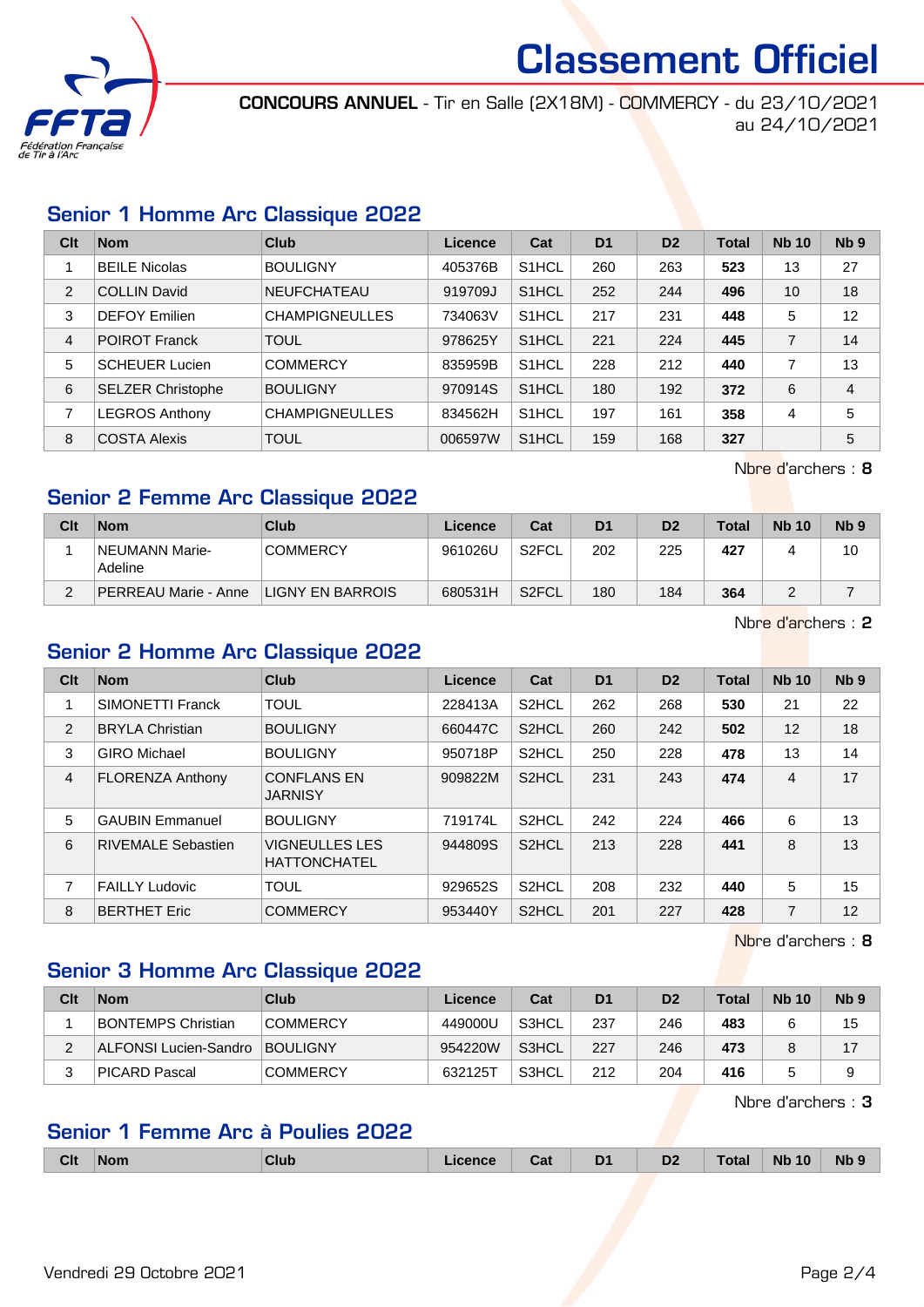

CONCOURS ANNUEL - Tir en Salle (2X18M) - COMMERCY - du 23/10/2021 au 24/10/2021

#### Senior 1 Femme Arc à Poulies 2022 (Suite)

| Clt | <b>Nom</b>              | Club                  | Licence | r.,<br>ual                  | D <sub>1</sub> | D2  | Total | <b>Nb</b><br>10 | N <sub>b</sub> s |
|-----|-------------------------|-----------------------|---------|-----------------------------|----------------|-----|-------|-----------------|------------------|
|     | PERREAU<br>`Antoinette_ | ' EN BARROIS<br>LIGNY | 680662A | $\sim$ $\sim$ $\sim$<br>-00 | 271<br>ے م     | 264 | 535   |                 | $\sim$<br>ັ      |

Nbre d'archers : 1

## Senior 1 Homme Arc a Poulies 2022

| Clt | <b>Nom</b>               | Club            | <b>Licence</b> | ∩^*<br>val         | D <sub>1</sub> | D <sub>2</sub> | <b>Total</b> | <b>Nb 10</b> | <b>N<sub>b</sub></b> |
|-----|--------------------------|-----------------|----------------|--------------------|----------------|----------------|--------------|--------------|----------------------|
|     | <b>BRYLAI</b><br>Dimitri | <b>BOULIGNY</b> | 768507J        | S <sub>1</sub> HCO | 279            | 270            | 549          | u            | 40                   |

Nbre d'archers : 1

# Senior 2 Femme Arc à Poulies 2022

| Clt      | <b>Nom</b>     | Club            | Licence | Cat                | D <sub>1</sub> | D2  | $\tau$ otal | <b>Nb 10</b> | N <sub>b</sub> <sub>9</sub> |
|----------|----------------|-----------------|---------|--------------------|----------------|-----|-------------|--------------|-----------------------------|
|          | ∣GUYON Sonia   | <b>BOULIGNY</b> | 943313R | S <sub>2</sub> FCO | 257            | 262 | 519         | и            | 33                          |
| <u>.</u> | BAUER Blandine | <b>TOUL</b>     | 900769X | S <sub>2</sub> FCO | 234            | 246 | 480         | 10           | רמ<br><u>.</u>              |

Nbre d'archers : 2

# Senior 2 Homme Arc à Poulies 2022

| Clt | <b>Nom</b>   | Club            | Licence | Cat                            | D <sub>1</sub> | D <sub>2</sub> | <b>Total</b> | <b>Nb 10</b> | Nb 9          |
|-----|--------------|-----------------|---------|--------------------------------|----------------|----------------|--------------|--------------|---------------|
|     | BAUER Alain  | <b>TOUL</b>     | 406741K | S <sub>2</sub> H <sub>CO</sub> | 280            | 285            | 565          | 29           | ົ<br><u>_</u> |
| _   | GUYON Xavier | <b>BOULIGNY</b> | 894541C | S <sub>2</sub> HCO             | 267            | 254            | 521          | 10           | 38            |

Nbre d'archers : 2

# Senior 3 Femme Arc à Poulies 2022

| Clt | <b>Nom</b>                | Club                                  | Licence | Cat   | D <sub>1</sub> | D <sub>2</sub> | <b>Total</b> | <b>Nb 10</b> | N <sub>b</sub> 9 |
|-----|---------------------------|---------------------------------------|---------|-------|----------------|----------------|--------------|--------------|------------------|
|     | BALAUD Martine_           | <b>TOUL</b>                           | 430761U | S3FCO | 259            | 270            | 529          |              | 34               |
|     | <b>HOUILLON Catherine</b> | VIGNEULLES LES<br><b>HATTONCHATEL</b> | 852055X | S3FCO | 266            | 262            | 528          |              | 35               |

Nbre d'archers : 2

# Senior 3 Homme Arc à Poulies 2022

| Clt | <b>Nom</b>               | Club               | Licence | Cat   | D1  | D <sub>2</sub> | <b>Total</b> | <b>Nb 10</b> | Nb <sub>9</sub> |
|-----|--------------------------|--------------------|---------|-------|-----|----------------|--------------|--------------|-----------------|
|     | <b>BARRAS Jeanpierre</b> | <b>NEUFCHATEAU</b> | 321925U | S3HCO | 267 | 279            | 546          | າາ<br>22     | 30              |
|     | ARTIGUE Yvon             | <b>TOUL</b>        | 451552T | S3HCO | 265 | 273            | 538          | 16           | 30              |

Nbre d'archers : 2

#### Adultes Homme Bare Bow 2022

| Clt | <b>Nom</b>            | Club             | Licence | Cat                | D <sub>1</sub> | D <sub>2</sub> | <b>Total</b> | <b>Nb 10</b> | N <sub>b</sub> <sub>9</sub> |
|-----|-----------------------|------------------|---------|--------------------|----------------|----------------|--------------|--------------|-----------------------------|
|     | BEAUGRAND Paul        | <b>BOULIGNY</b>  | 978872S | S <sub>2</sub> HBB | 237            | 251            | 488          | 12           | 18                          |
|     | <b>CELLIER Lionel</b> | <b>TOUL</b>      | 719043U | S <sub>2</sub> HBB | 240            | 246            | 486          | 10           | 16                          |
|     | COLAS Claude          | LIGNY EN BARROIS | 468116X | S3HBB              | 195            | 162            | 357          |              | 6                           |